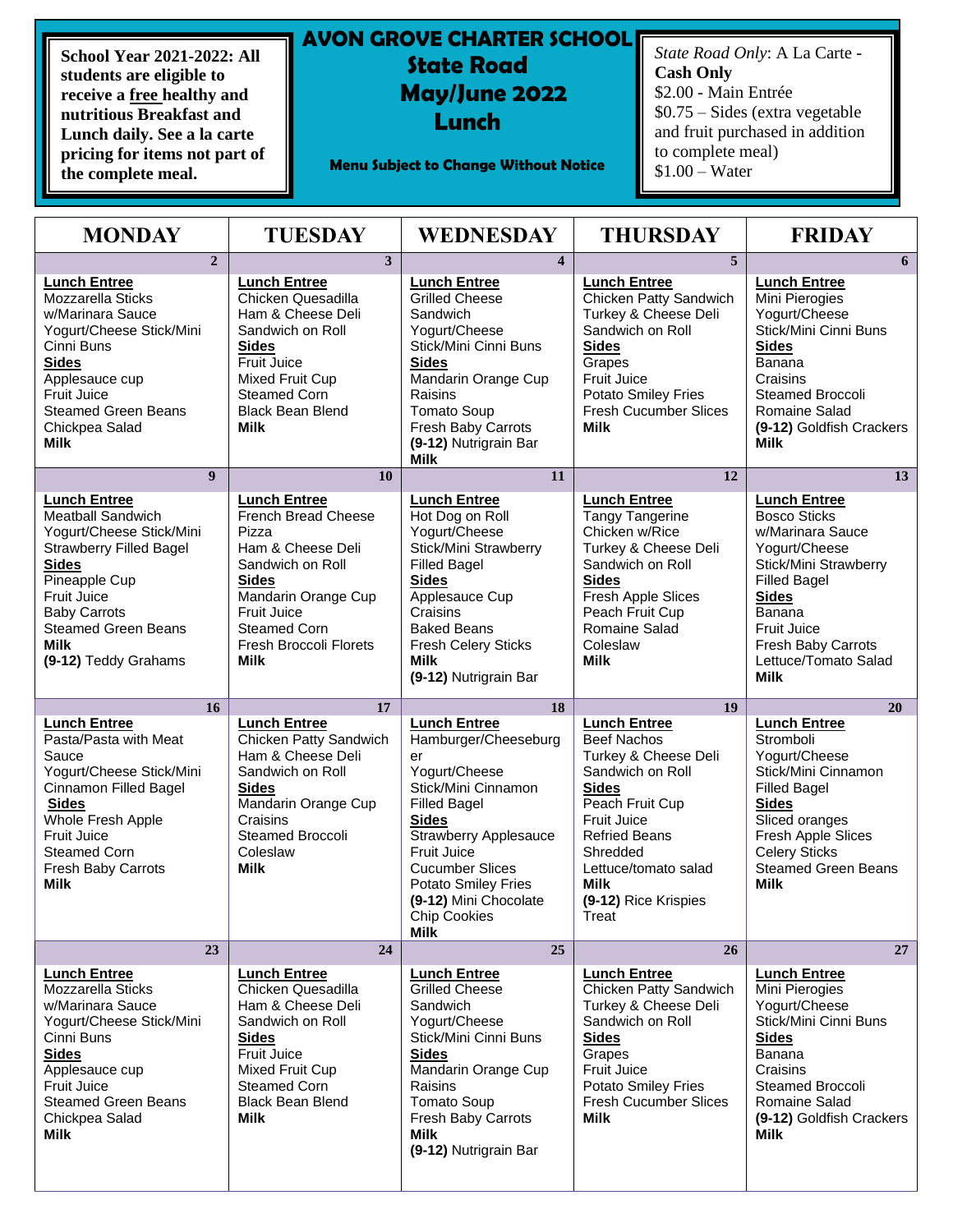| 30                                                                                                                                                                                                                  | 31                                                                                                                                                                                                                               | June 1                                                                                                                                                                                                                                                                                | June 2                                                                                                                                                                                                           | June 3                                                                                                                                                                                                                                       |
|---------------------------------------------------------------------------------------------------------------------------------------------------------------------------------------------------------------------|----------------------------------------------------------------------------------------------------------------------------------------------------------------------------------------------------------------------------------|---------------------------------------------------------------------------------------------------------------------------------------------------------------------------------------------------------------------------------------------------------------------------------------|------------------------------------------------------------------------------------------------------------------------------------------------------------------------------------------------------------------|----------------------------------------------------------------------------------------------------------------------------------------------------------------------------------------------------------------------------------------------|
| <b>No School Today</b><br><b>MEMORDAD</b><br>DAY                                                                                                                                                                    | <b>Lunch Entree</b><br><b>French Bread Cheese</b><br>Pizza<br>Ham & Cheese Deli<br>Sandwich on Roll<br><b>Sides</b><br>Mandarin Orange Cup<br>Fruit Juice<br><b>Steamed Corn</b><br><b>Fresh Broccoli Florets</b><br><b>Milk</b> | <b>Lunch Entree</b><br>Hot Dog on Roll<br>Yogurt/Cheese<br>Stick/Mini Strawberry<br><b>Filled Bagel</b><br><b>Sides</b><br>Applesauce Cup<br>Craisins<br><b>Baked Beans</b><br><b>Fresh Celery Sticks</b><br>Milk<br>(9-12) Nutrigrain Bar                                            | <b>Lunch Entree</b><br><b>Tangy Tangerine</b><br>Chicken w/Rice<br>Turkey & Cheese Deli<br>Sandwich on Roll<br><b>Sides</b><br>Fresh Apple Slices<br>Peach Fruit Cup<br>Romaine Salad<br>Coleslaw<br><b>Milk</b> | <b>Lunch Entree</b><br><b>Bosco Sticks</b><br>w/Marinara Sauce<br>Yogurt/Cheese<br>Stick/Mini Strawberry<br><b>Filled Bagel</b><br><b>Sides</b><br>Banana<br><b>Fruit Juice</b><br>Fresh Baby Carrots<br>Lettuce/Tomato Salad<br><b>Milk</b> |
| June 6                                                                                                                                                                                                              | June 7                                                                                                                                                                                                                           | June 8                                                                                                                                                                                                                                                                                | June 9                                                                                                                                                                                                           |                                                                                                                                                                                                                                              |
| <b>Lunch Entree</b><br>Manager's Choice<br>Yogurt/Cheese Stick/Mini<br>Cinnamon Filled Bagel<br><b>Sides</b><br>Whole Fresh Apple<br><b>Fruit Juice</b><br><b>Steamed Corn</b><br>Fresh Baby Carrots<br><b>Milk</b> | <b>Lunch Entree</b><br>Manager's Choice<br>Yogurt/Cheese<br>Stick/Mini Cinnamon<br><b>Filled Bagel</b><br><b>Sides</b><br>Mandarin Orange Cup<br>Craisins<br>Steamed Broccoli<br>Coleslaw<br><b>Milk</b>                         | <b>Lunch Entree</b><br>Manager's Choice<br>Yogurt/Cheese<br>Stick/Mini Cinnamon<br><b>Filled Bagel</b><br><b>Sides</b><br><b>Strawberry Applesauce</b><br><b>Fruit Juice</b><br><b>Cucumber Slices</b><br>Potato Smiley Fries<br>(9-12) Mini Chocolate<br>Chip Cookies<br><b>Milk</b> | <b>Last Day of</b><br><b>School</b><br><b>No Lunch Served</b><br><b>Last Day of School</b><br>ଦୃତ୍<br>$\mathsf{Q}\mathsf{S}$<br>WWW<br>WWW<br><b>Early Dismissal</b>                                             |                                                                                                                                                                                                                                              |

**What is a Lunch Meal:** There are 5 Components for Lunch: Grain - Meat/Meat Alternate - Fruit - Vegetable - Milk Student may choose at least 3 and 1 must be a ½ cup Fruit or ½ Vegetable. Choose all 5 for a nutritious meal.

## **BREAKFAST MENU - BELOW**

**What is a Breakfast Meal:** Student May Choose At Least 3 Items and 1 Must be ½ cup Fruit or Fruit Juice. Choose all items for a Nutritious Breakfast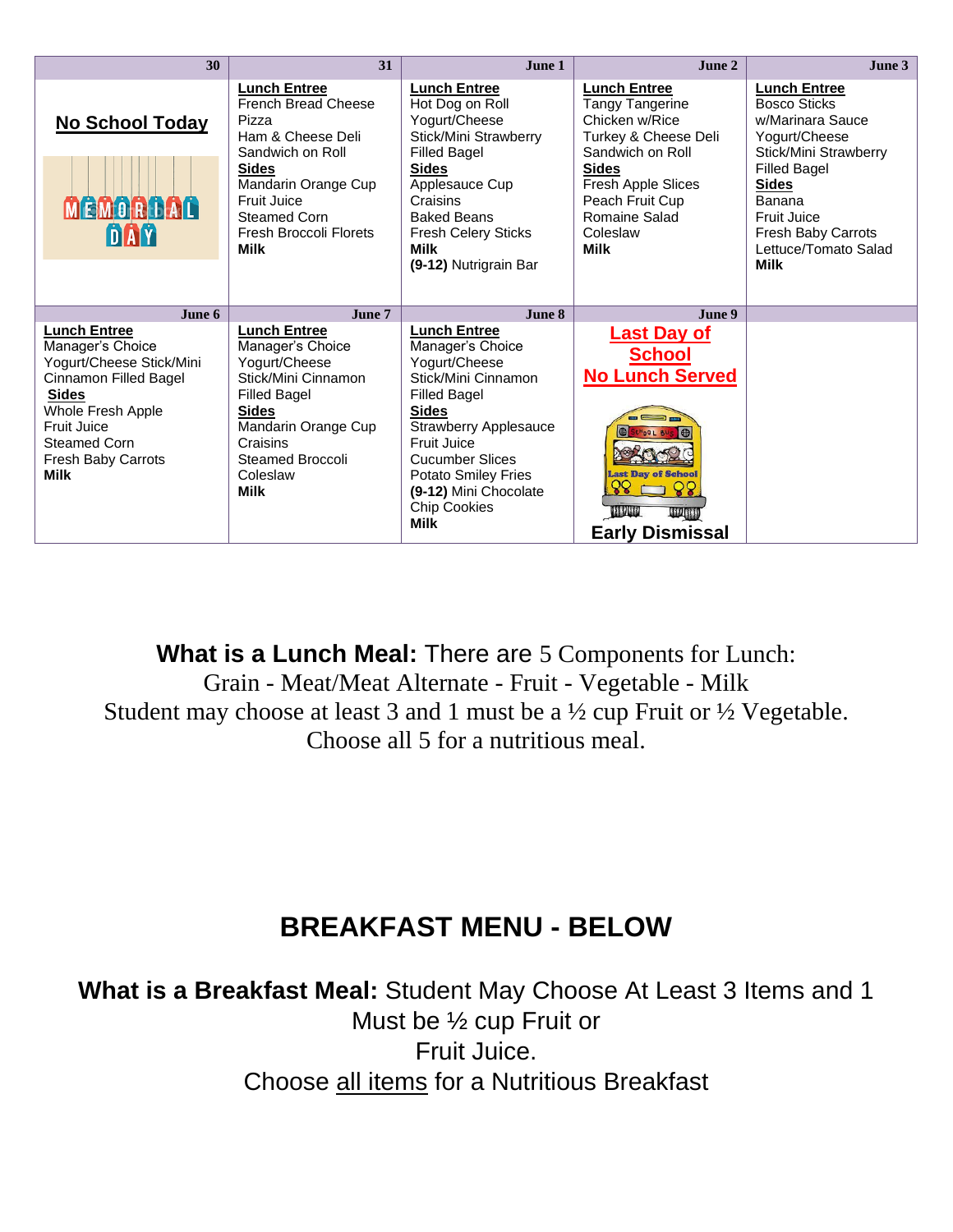| <b>School Year 2021-2022: All</b><br>students are eligible to<br>receive a free healthy and<br>nutritious Breakfast and<br>Lunch daily. See a la carte<br>pricing for items not part of<br>the complete meal. |                | <b>AVON GROVE CHARTER SCHOOL</b><br><b>State Road</b><br><b>May/June 2022</b><br><b>Breakfast</b><br><b>Menu Subject to Change Without Notice</b> | <b>Cash Only</b><br>\$2.00 - Main Entrée<br>to complete meal)<br>$$1.00 - Water$ | State Road Only: A La Carte -<br>$$0.75 - Sides$ (extra vegetable)<br>and fruit purchased in addition |
|---------------------------------------------------------------------------------------------------------------------------------------------------------------------------------------------------------------|----------------|---------------------------------------------------------------------------------------------------------------------------------------------------|----------------------------------------------------------------------------------|-------------------------------------------------------------------------------------------------------|
| <b>MONDAY</b>                                                                                                                                                                                                 | <b>TUESDAY</b> | WEDNESDAY                                                                                                                                         | <b>THURSDAY</b>                                                                  | <b>FRIDAY</b>                                                                                         |

| $\overline{2}$                                                                                      | $\overline{\mathbf{3}}$                                                                                                         | $\overline{\mathbf{4}}$                                                                                          | 5                                                                                                                            | 6                                                                                                                      |
|-----------------------------------------------------------------------------------------------------|---------------------------------------------------------------------------------------------------------------------------------|------------------------------------------------------------------------------------------------------------------|------------------------------------------------------------------------------------------------------------------------------|------------------------------------------------------------------------------------------------------------------------|
| <b>Breakfast</b><br>Whole Grain Pop Tart<br>Yogurt<br><b>Fruit Juice</b><br>Craisins<br><b>Milk</b> | <b>Breakfast</b><br><b>Whole Grain Muffin</b><br>Yogurt<br><b>Fruit Juice</b><br><b>Diced Peach Fruit</b><br>Cup<br><b>Milk</b> | <b>Breakfast</b><br><b>Assorted Cereal</b><br>Yogurt<br>Mandarin Orange Cup<br>Fruit Juice<br><b>Milk</b>        | <b>Breakfast</b><br>Whole Grain Bagel<br>with Cream Cheese<br>Fresh Apple Slices<br><b>Fruit Juice</b><br>Milk               | <b>Breakfast</b><br><b>Whole Grain Muffin</b><br>Yogurt<br><b>Fruit Juice</b><br>Pineapple Cup<br>Milk                 |
| $\boldsymbol{q}$                                                                                    | 10                                                                                                                              | 11                                                                                                               | 12                                                                                                                           | 13                                                                                                                     |
| <b>Breakfast</b><br>Whole Grain Pop Tart<br>Yogurt<br><b>Fruit Juice</b><br>Diced Peach Cup<br>Milk | <b>Breakfast</b><br><b>Whole Grain Muffin</b><br>Yogurt<br>Fruit Juice<br><b>Diced Peach Fruit</b><br>Cup<br><b>Milk</b>        | <b>Breakfast</b><br><b>Assorted Cereal</b><br>Yogurt<br>Fruit Juice<br>Mandarin Orange Cup<br>Milk               | <b>Breakfast</b><br>Whole Grain Bagel<br>with Cream Cheese<br><b>Fruit Juice</b><br>Fresh Apple Slices<br><b>Milk</b>        | <b>Breakfast</b><br><b>Whole Grain Muffin</b><br>Yogurt<br><b>Fruit Juice</b><br>Pineapple Fruit Cup<br>Milk           |
| <b>16</b>                                                                                           | 17                                                                                                                              | 18                                                                                                               | 19                                                                                                                           | 20                                                                                                                     |
| <b>Breakfast</b><br>Whole Grain Pop Tart<br>Yogurt<br><b>Fruit Juice</b><br>Craisins<br><b>Milk</b> | <b>Breakfast</b><br><b>Whole Grain Muffin</b><br>Yogurt<br><b>Fruit Juice</b><br><b>Diced Peach Fruit</b><br>Cup<br><b>Milk</b> | <b>Breakfast</b><br><b>Assorted Cereal</b><br>Yogurt<br>Mandarin Orange Cup<br>Fruit Juice<br><b>Milk</b>        | <b>Breakfast</b><br>Whole Grain Bagel<br>with Cream Cheese<br><b>Apple Slices</b><br><b>Fruit Juice</b><br>Milk              | <b>Breakfast</b><br><b>Whole Grain Muffin</b><br>Yogurt<br><b>Fruit Juice</b><br><b>Mandarin Orange</b><br>Cup<br>Milk |
| 23                                                                                                  | 24                                                                                                                              | 25                                                                                                               | 26                                                                                                                           | 27                                                                                                                     |
| <b>Breakfast</b><br>Whole Grain Pop Tart<br>Yogurt<br><b>Fruit Juice</b><br>Craisins<br><b>Milk</b> | <b>Breakfast</b><br><b>Whole Grain Muffin</b><br>Yogurt<br>Fruit Juice<br><b>Diced Peach Fruit</b><br>Cup<br><b>Milk</b>        | <b>Breakfast</b><br><b>Assorted Cereal</b><br>Yogurt<br>Mandarin Orange Cup<br><b>Fruit Juice</b><br>Milk        | <b>Breakfast</b><br>Whole Grain Bagel<br>with Cream Cheese<br>Fresh Apple Slices<br><b>Fruit Juice</b><br>Milk               | <b>Breakfast</b><br><b>Whole Grain Muffin</b><br>Yogurt<br><b>Fruit Juice</b><br>Pineapple Cup<br>Milk                 |
| 30                                                                                                  | 31                                                                                                                              | June 1                                                                                                           | June 2                                                                                                                       | June 3                                                                                                                 |
| <b>No School Today</b><br><b>MEMORLAL</b><br>DAY                                                    | <b>Breakfast</b><br><b>Whole Grain Muffin</b><br>Yogurt<br><b>Fruit Juice</b><br><b>Diced Peach Fruit</b><br>Cup<br>Milk        | <b>Breakfast</b><br><b>Assorted Cereal</b><br>Yogurt<br>Mandarin Orange Cup<br><b>Fruit Juice</b><br><b>Milk</b> | <b>Breakfast</b><br><b>Whole Grain Bagel</b><br>with Cream Cheese<br>Fresh Apple Slices<br><b>Fruit Juice</b><br><b>Milk</b> | <b>Breakfast</b><br><b>Whole Grain Muffin</b><br>Yogurt<br><b>Fruit Juice</b><br>Pineapple Fruit Cup<br>Milk           |